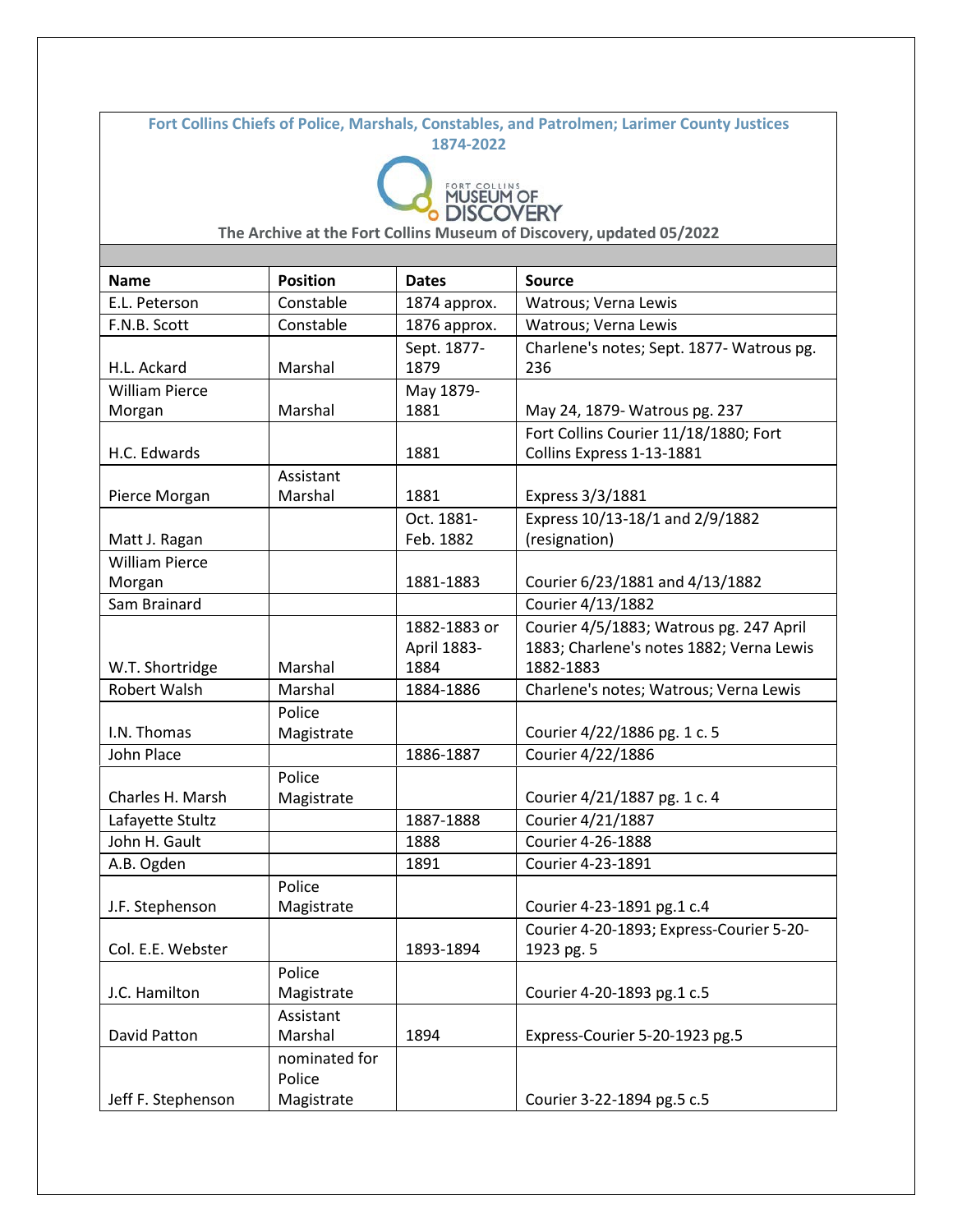| Robert Walsh        | Marshal                       | 1897          | Charlene's notes; Watrous; Verna Lewis                        |
|---------------------|-------------------------------|---------------|---------------------------------------------------------------|
|                     | New police                    |               |                                                               |
|                     | magistrate                    |               | Courier 7-22-1897 pg.8 c.3                                    |
|                     | nominated for                 |               |                                                               |
|                     | Police                        |               |                                                               |
| L.P. Witham         | Magistrate                    |               | Weekly Courier 3-15-1900 pg.7 c.2                             |
|                     |                               |               | Evening Courier 4-22-1902; 1902 City                          |
| John P. Ryckman     | Marshal                       | 1902          | Directory; Watrous; Verna Lewis                               |
|                     | Police                        |               | Evening Courier 4-22-1902 pg.1 c.2; 1902,                     |
| W.N. Cooper         | Magistrate                    | 1902-1908     | 1904, 1906, 1907, 1908 City Directories                       |
| John A. Place       | Marshal                       | 1904          | Charlene's notes; 1904 City Directory                         |
| William Rickart (or |                               |               | Charlene's notes; 1906 City Directory;                        |
| Richart)            | Marshal                       | 1906          | Watrous; Verna Lewis                                          |
|                     | Larimer County                |               |                                                               |
|                     | Constable                     |               |                                                               |
| J.H. Bristol        | Justice                       | 1906          | 1906 City Directory                                           |
|                     | Larimer County                |               |                                                               |
|                     | Constable                     |               |                                                               |
| W.N. Cooper         | Justice; Police<br>Magistrate | 1906          |                                                               |
|                     |                               |               | 1906 City Directory<br>Charlene's notes; 1907, 1908, 1909-10, |
|                     |                               |               | 1910-11 City Directories; Watrous; Verna                      |
| John P. Ryckman     | Marshal                       | 1907-1913     | Lewis                                                         |
|                     | Larimer County                |               |                                                               |
|                     | Constable                     |               |                                                               |
| C.S. Potter         | Justice                       | 1908          | 1908 City Directory                                           |
|                     | Larimer County                |               |                                                               |
|                     | Constable                     |               |                                                               |
|                     | Justice; Police               |               |                                                               |
| W.N. Cooper         | Magistrate                    | 1908          | 1908 City Directory                                           |
|                     | Assistant                     |               |                                                               |
| W.H. Beers          | Marshal                       |               | 1908 City Directory                                           |
|                     | <b>Fort Collins</b>           |               |                                                               |
|                     | Police Judge;                 |               |                                                               |
|                     | Larimer County                |               |                                                               |
| S.H. Seckner        | Justice of Peace              |               | 1909-10 City Directory                                        |
|                     | Larimer County                |               |                                                               |
| C.S. Potter         | Justice of Peace              |               | 1909-10 City Directory                                        |
|                     | Larimer County                |               |                                                               |
| S.H. Seckner        | Justice of Peace              |               | 1910-11 City Directory                                        |
|                     | Larimer County                |               |                                                               |
| C.S. Potter         | Justice of Peace              |               | 1910-11 City Directory                                        |
|                     |                               |               | Charlene's notes; Verna Lewis; Express                        |
|                     |                               | $4/21/1913$ - | Courier 5-20-1923; 1913-14, 1917, 1919,                       |
| Albert C. Baker     | Chief of Police               | 1/6/1930      | 1922, 1925, 1927, 1929 City Directories                       |
|                     | Larimer County                |               | 1913-14 City Directory                                        |
| H.E. Frey           | Justice                       |               |                                                               |